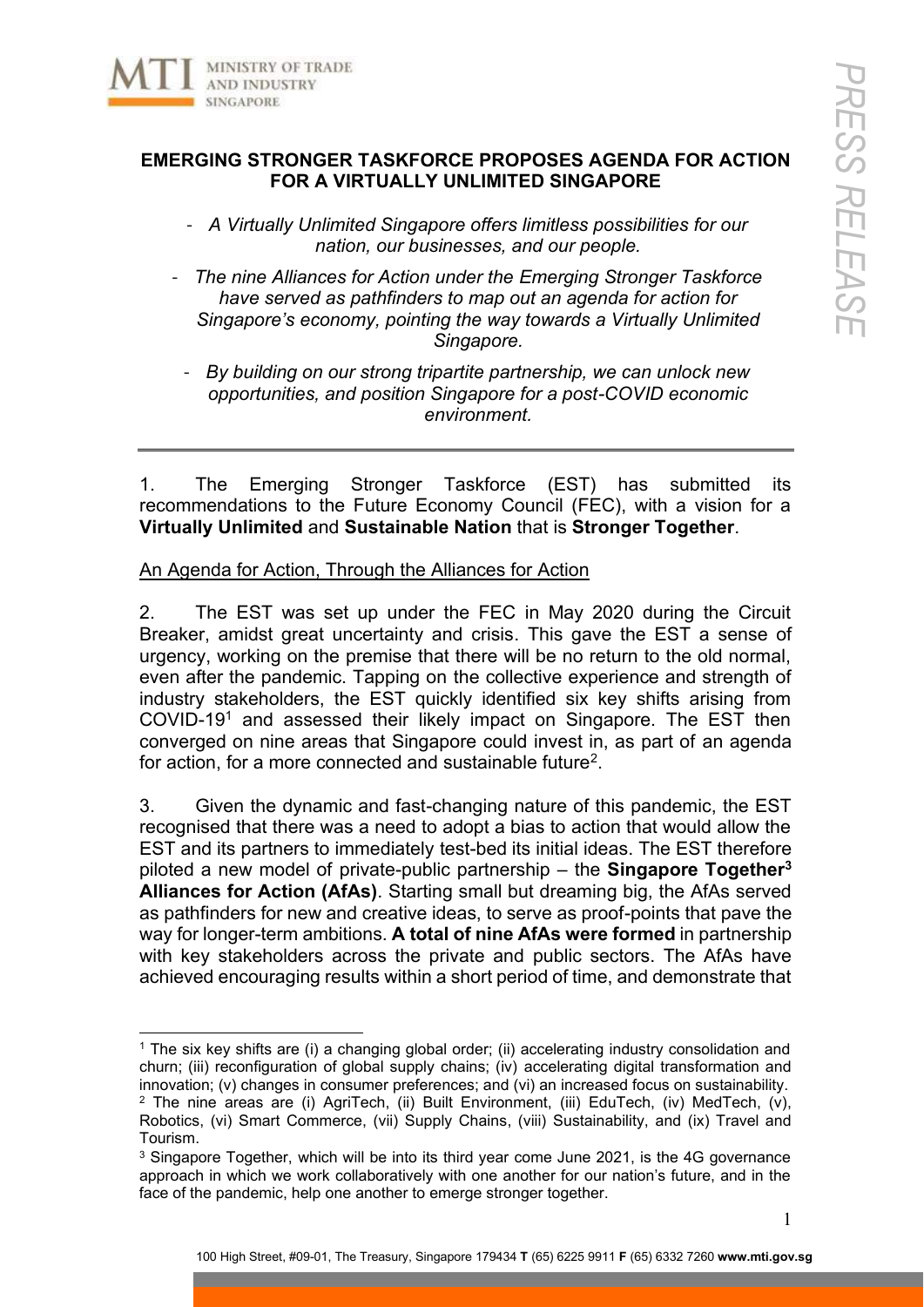

the Government, businesses, unions, and our people, can collaborate with speed, to emerge stronger together.

4. Minister for National Development, Minister-in-charge of Social Services Integration, and Co-Chair of the EST, Mr Desmond Lee, said, "It was clear to the EST that Singapore was facing an unprecedented challenge brought about by this pandemic. We therefore decided right from the outset that we could not stop at just setting out recommendations, but we should also get down to action and establish a tangible agenda for Singapore to emerge stronger together. The Alliances for Action have been a hallmark of this orientation towards action. The spirit of partnership that has allowed the private and public sectors to pilot new concepts and ideas within a short span of time can potentially be a critical differentiating factor for Singapore in the years ahead. We look forward to working with the FEC to institutionalise this form of partnership, as we embark on the next phase of our growth, together."

## Emerging Stronger, Together

5. Over the past year, the EST has consulted widely, engaging partners such as businesses, trade associations and chambers (TACs), unions, and institutes of higher learning. Around 2,000 individuals from more than 900 organisations have been a part of the EST journey, contributing ideas, insights, and actions.

6. Building on the collective insights of these partners, as well as the learning points from each of the AfAs, **the EST's vision is for a Virtually Unlimited Singapore** that offers limitless possibilities and opportunities for our nation, our businesses, and our people. This will be a new way for Singapore to strengthen our economic linkages with the world, and spur our transformation into a Global-Asia node of technology, innovation, and enterprise.

7. To achieve this vision, the EST proposes five key recommendations, for Singapore to build a **Virtually Unlimited** and **Sustainable Nation** that is **Stronger Together:**

- a. Virtually Unlimited Creating New Virtual Frontiers. The EST recommends taking our Smart Nation aspirations global, to enable Singapore to access virtually unlimited opportunities for enterprises, talent, and cities.
- b. Sustainable Nation Seizing Growth Opportunities from Sustainability. The EST recommends establishing Singapore as a Sustainability Hub to serve global demand, particularly in positioning Singapore as a carbon trading and services hub; strengthening our food resilience through AgriTech; and leveraging end-to-end digitalisation to strengthen the traceability and accountability of industry value chains.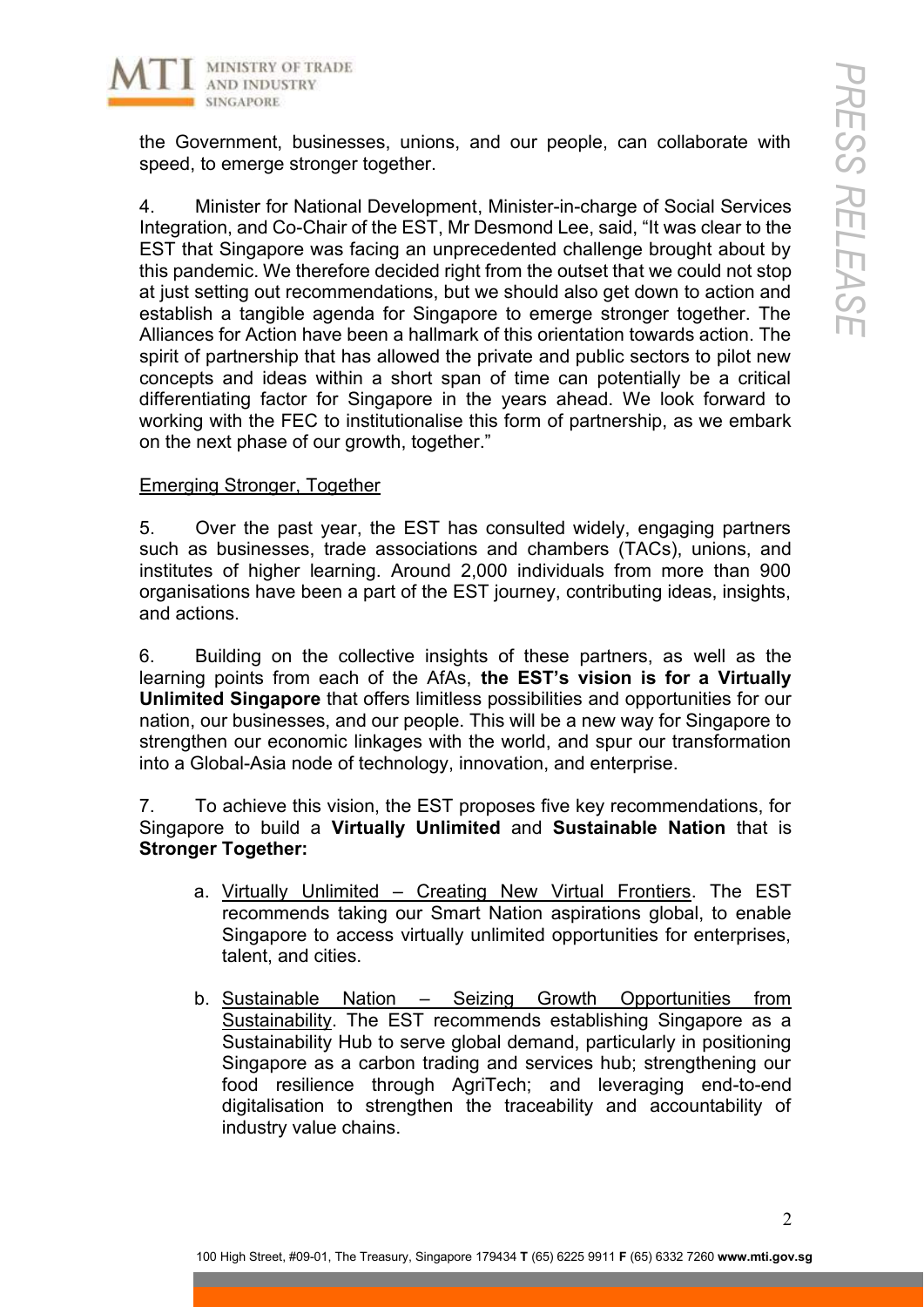

- c. Sustainable Nation Enabling Global Champions and Growing an Agile and Strong Singapore Core. The EST recommends growing a pool of innovative and international Large Local Enterprises (LLEs), and enabling the success of a broad base of companies, through the collective efforts of tripartite partners. To enable this, we will have to remain open to skills from abroad, even as we concurrently reskill and upskill our workers in a manner that is inclusive and digitally-oriented.
- d. Stronger Together Institutionalising the AfA Model. The AfA approach taps on the complementary strengths of the private and public sectors, and the EST recommends institutionalising this approach in the work of the FEC as an additional platform for privatepublic collaboration and a key enabler for transformative economic growth.
- e. Stronger Together Strengthening International Partnerships. The EST recommends that Singapore partners countries in the region, including at the business-to-business (B2B) level, and deepen our engagement with and knowledge of the region, through the establishment of more platforms that bring interested companies together.

8. Group CEO of PSA International and Co-Chair of the EST, Mr Tan Chong Meng, said, "The EST's recommendations mark the beginning of the journey towards a Virtually Unlimited Singapore. In the next phase of our economic transformation, greater collaboration between the Government, businesses, and unions will be critical to identify new areas of growth and the new skills that are needed. If we can work together to support our businesses and workers to take on these new opportunities, we will be able to emerge stronger together. I look forward to seeing all of these transformative changes continue in the broader Singapore story, even as this chapter of the EST ends, and I thank all of the EST members and our partners for being part of our journey."

9. The FEC has accepted the EST's recommendations, and will incorporate them into the work of the FEC, particularly the Industry Transformation Maps (ITM) 2025.

**Ministry of Trade and Industry 17 May 2021**

## **About the EST**

The EST was set up under the Future Economy Council (FEC) in May 2020 by DPM Heng Swee Keat, to (i) identify systemic shifts arising from COVID-19; (ii) assess the impact of these shifts, and how they translate into challenges and opportunities for Singapore; and (iii) provide recommendations to the FEC on how Singapore could refresh, reimagine, or reset its economic strategies, to stay economically resilient and build new sources of dynamism. Co-chaired by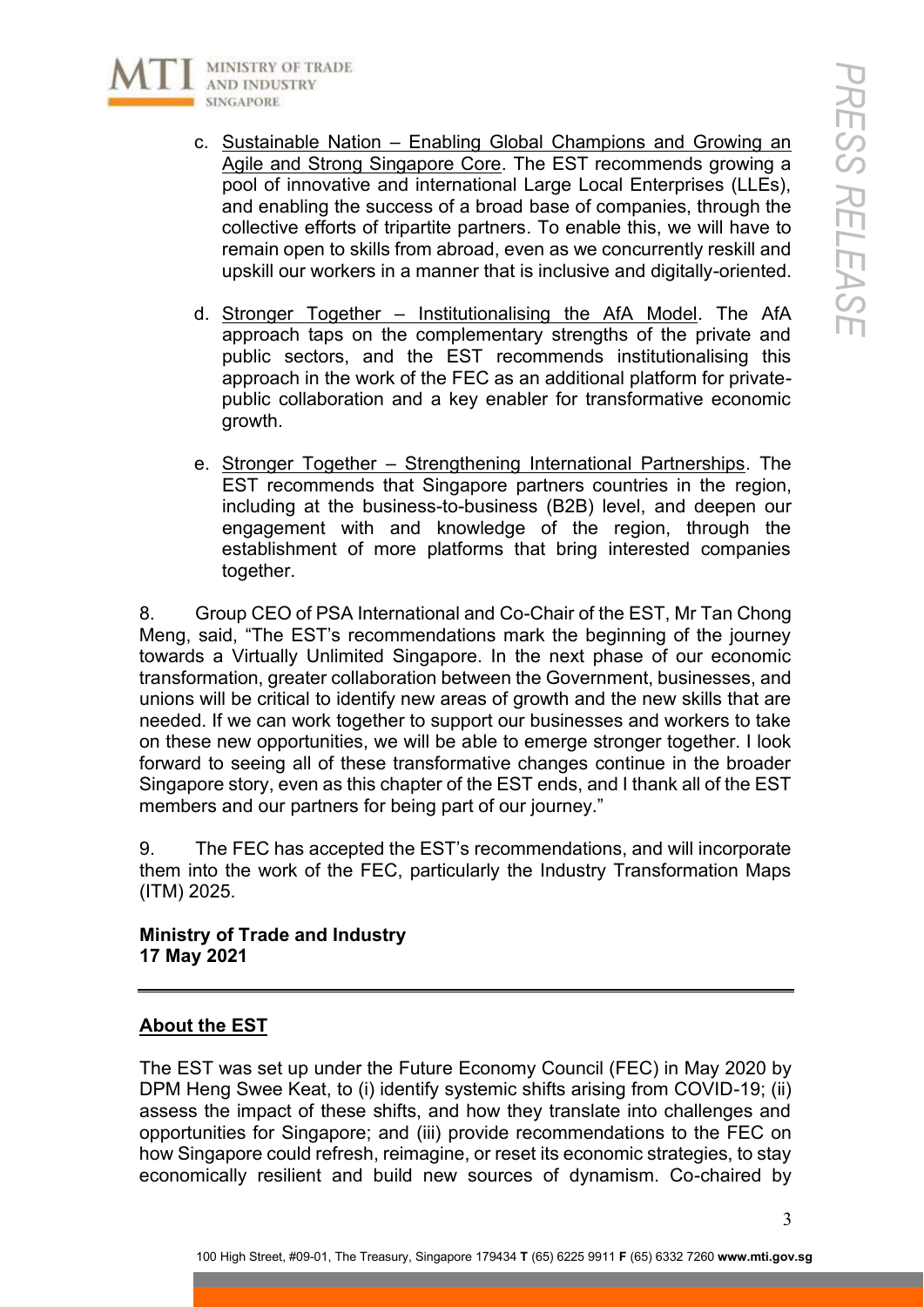

Minister Desmond Lee and Mr Tan Chong Meng, the EST comprises 21 other members from the private and public sectors as well as the Labour Movement and academia.

The EST Report can be found at www.emergingstronger.sg.

**Annex A: Summary Infographic on the EST Report**

For media queries, please contact:

Joseph Khong Senior Assistant Director, Communications and Engagement Division Ministry of Trade and Industry HP: 9832 0060 E: joseph\_khong@mti.gov.sg